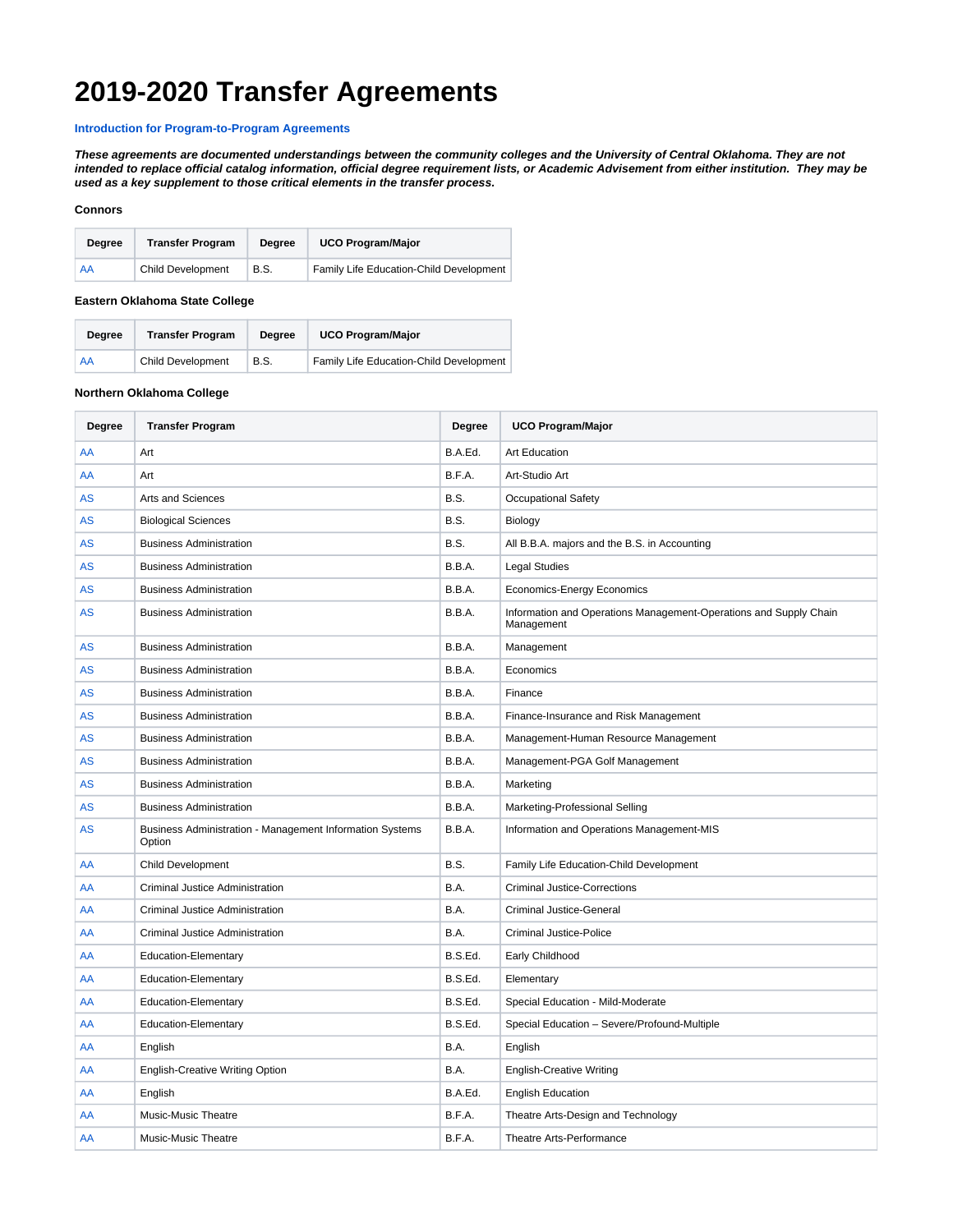| AA | Social Science                           | B.A.     | Geography                     |
|----|------------------------------------------|----------|-------------------------------|
| AA | Social Science                           | B.A.     | History                       |
| AA | Social Science                           | B.A.     | <b>History-Museum Studies</b> |
| AA | Social Science                           | B.A. Ed. | <b>History Education</b>      |
| AA | Social Science-Behavioral Science Option | B.A.     | Sociology                     |
| AA | Social Science-Behavioral Science Option | B.A.     | Sociology-Human Services      |
| AA | Social Science-Behavioral Science Option | B.A.     | Sociology-Substance Abuse     |

# **Oklahoma City Community College (OCCC)**

| Degree   | <b>Transfer Program</b>                    | Degree      | <b>UCO Program/Major</b>                                                      |  |
|----------|--------------------------------------------|-------------|-------------------------------------------------------------------------------|--|
| AA       | Art-Visual Art                             | B.A.Ed.     | <b>Art Education</b>                                                          |  |
| AA       | Art-Visual Art                             | B.A.        | Art-Studio Art                                                                |  |
| AS       | Biology                                    | B.S.        | Biology                                                                       |  |
| AS       | Biology                                    | <b>B.S.</b> | <b>Biology-Medical Laboratory Science</b>                                     |  |
| AS       | Biology                                    | <b>B.S.</b> | <b>Biology-Biomedical Science</b>                                             |  |
| AS       | Biology-Pre-Baccalaureate Nursing          | <b>B.S.</b> | Nursing                                                                       |  |
| AS       | <b>Business</b>                            | <b>B.S.</b> | Accounting                                                                    |  |
| AS       | <b>Business</b>                            | B.B.A.      | <b>Business Administration - General Business</b>                             |  |
| AS       | <b>Business</b>                            | B.B.A.      | <b>Business Administration - International Business</b>                       |  |
| AS       | <b>Business</b>                            | B.B.A.      | Business Administration - Business Law                                        |  |
| AS       | <b>Business</b>                            | B.B.A.      | Economics                                                                     |  |
| AS       | <b>Business</b>                            | B.B.A.      | <b>Economics-Energy Economics</b>                                             |  |
| AS       | <b>Business</b>                            | B.B.A.      | Finance                                                                       |  |
| AS       | <b>Business</b>                            | B.B.A.      | Finance - Insurance and Risk Management                                       |  |
| AS       | <b>Business</b>                            | B.B.A.      | Information and Operations Management-Management Information Systems          |  |
| AS       | <b>Business</b>                            | B.B.A.      | Information and Operations Management -Operations and Supply Chain Management |  |
| AS       | <b>Business</b>                            | B.B.A.      | Management                                                                    |  |
| AS       | <b>Business</b>                            | B.B.A.      | Management-Human Resource Management                                          |  |
| AS       | <b>Business</b>                            | B.B.A.      | Management-PGA Gold Management                                                |  |
| AS       | <b>Business</b>                            | B.B.A.      | Marketing                                                                     |  |
| AS       | <b>Business</b>                            | B.B.A.      | Marketing-Personal Selling                                                    |  |
| AA       | <b>Child Development</b>                   | <b>B.S.</b> | Family Life Education-Child Development                                       |  |
| AS       | Computer Science - Computer Science Option | <b>B.S.</b> | <b>Computer Science-Applied</b>                                               |  |
| AS       | Computer Science-Computer Science Option   | <b>B.S.</b> | <b>Computer Science</b>                                                       |  |
| AS       | Computer Science-Computer Science Option   | <b>B.S.</b> | Computer Science - Information Science                                        |  |
| AS       | <b>Computer Science-Computer Science</b>   | B.S.        | Software Engineering                                                          |  |
| AA       | <b>Diversified Studies</b>                 | B.A.Ed.     | <b>English Education</b>                                                      |  |
| AS       | <b>Diversified Studies</b>                 | B.S.        | <b>Occupational Safety</b>                                                    |  |
| AS       | <b>Diversified Studies</b>                 | B.A.        | Applied Liberal Arts                                                          |  |
| AA or AS | <b>Diversified Studies</b>                 | B.S.        | <b>Fashion Marketing</b>                                                      |  |
| AA or AS | <b>Diversified Studies</b>                 | <b>B.S.</b> | <b>General Studies</b>                                                        |  |
| AA or AS | <b>Diversified Studies</b>                 | <b>B.S.</b> | Organizational Leadership                                                     |  |
| AS       | Engineering                                | <b>B.S.</b> | <b>Electrical Engineering</b>                                                 |  |
| AS       | Engineering                                | B.S.        | <b>Mechanical Engineering</b>                                                 |  |
| AS       | Engineering                                | B.S.        | <b>Engineering Physics-Physics</b>                                            |  |
| AA       | History                                    | B.A.        | History-Museum Studies                                                        |  |
| AA       | History                                    | B.A.        | History                                                                       |  |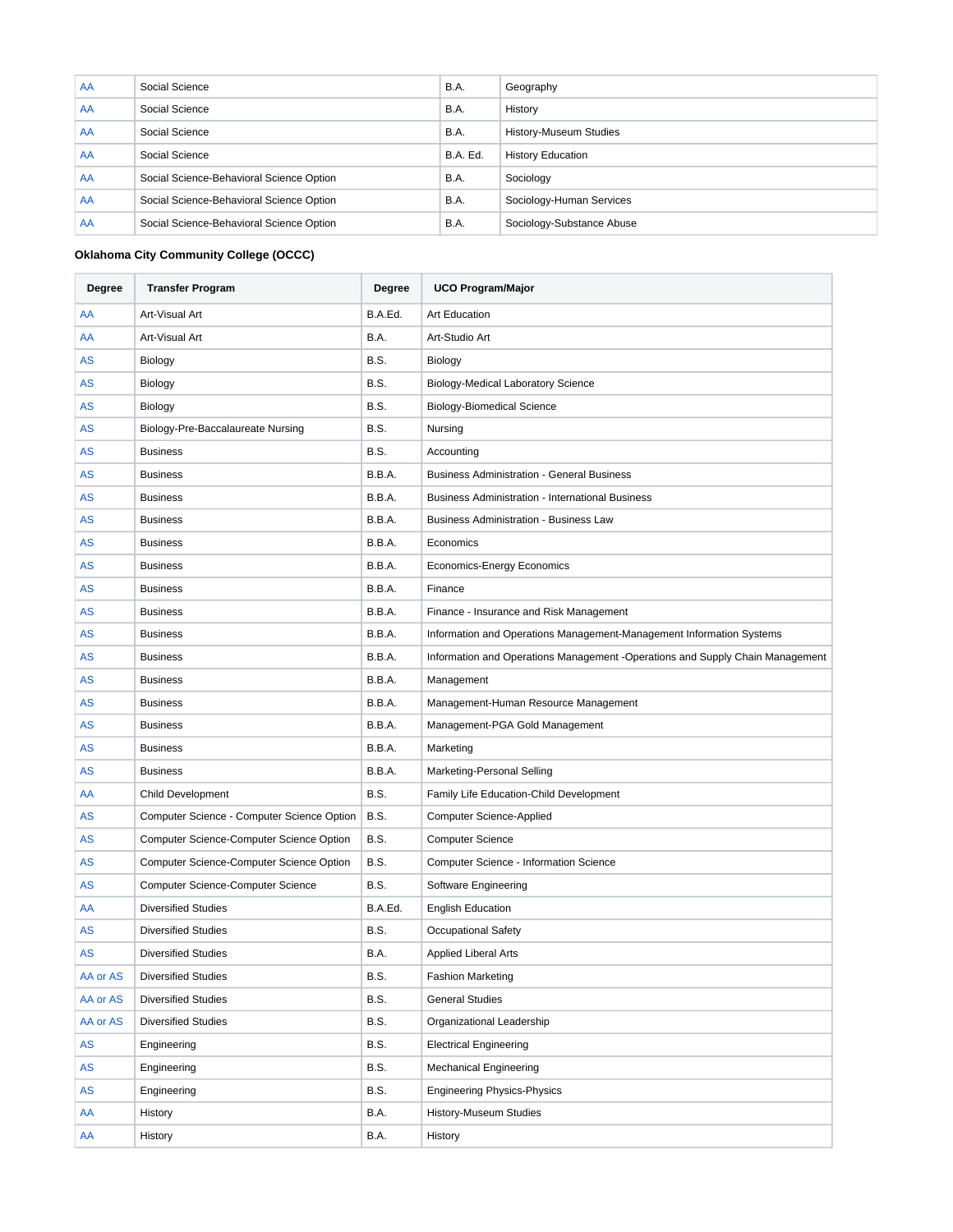| AA        | Humanities                | B.A.          | English                                                 |
|-----------|---------------------------|---------------|---------------------------------------------------------|
| AA        | <b>Humanities</b>         | B.A.          | <b>Humanities</b>                                       |
| AA        | <b>Humanities</b>         | B.A.          | <b>English/Creative Writing</b>                         |
| AA        | Humanities                | B.A.          | <b>Technical Writing</b>                                |
| AA        | <b>Humanities</b>         | B.A.          | Philosophy                                              |
| <b>AS</b> | <b>Mathematics</b>        | <b>B.S.</b>   | <b>Actuarial Science</b>                                |
| <b>AS</b> | <b>Mathematics</b>        | B.S.          | <b>Mathematics</b>                                      |
| <b>AS</b> | <b>Mathematics</b>        | <b>B.S.</b>   | Mathematics-Statistics                                  |
| AA        | Modern Languages-Spanish  | B.A.Ed.       | Modern Language Ed-Spanish                              |
| AA        | Modern Languages-Spanish  | B.A.          | Modern Language-Spanish                                 |
| AA        | Modern Languages-French   | B.A.Ed.       | Modern Language Education-French                        |
| AA        | Modern Languages-French   | B.A.          | Modern Language-French                                  |
| AA        | Music                     | <b>B.A.T.</b> | <b>Audio Production</b>                                 |
| AA        | Music                     | B.M.Ed.       | Music Education-Instrumental                            |
| AA        | Music                     | B.M.          | Music-Jazz Performance                                  |
| AA        | Music                     | B.M.          | Music-Percussion Performance                            |
| AA        | Music                     | B.M.          | Music-Piano - Performance                               |
| AA        | Music                     | B.M.Ed.       | <b>Music Education-Vocal</b>                            |
| AA        | Music                     | B.M.          | Music-Vocal Performance                                 |
| AA        | Music                     | <b>BA</b>     | Music                                                   |
| AA        | Political Science/Pre-Law | B.A.          | <b>Political Science</b>                                |
| <b>AS</b> | Pre-Ed                    | B.S.Ed.       | Early Childhood Education                               |
| <b>AS</b> | Pre-Ed                    | B.S.Ed.       | <b>Elementary Education</b>                             |
| <b>AS</b> | Pre-Ed                    | B.S.Ed.       | Special Education-Mild-Moderate Disabilities            |
| <b>AS</b> | Pre-Ed                    | B.S.Ed.       | Special Education-Severe-Profound/Multiple Disabilities |
| <b>AS</b> | Chemistry                 | B.S.          | Chemistry-ACS Certification                             |
| <b>AS</b> | Chemistry                 | B.S.          | Chemistry                                               |
| <b>AS</b> | Chemistry                 | B.S.          | <b>Chemistry-Health Sciences</b>                        |
| AA        | Sociology                 | B.A.          | Sociology                                               |
| AA        | Sociology                 | B.A.          | Sociology-Substance Abuse Studies                       |
| AA        | Sociology                 | B.A.          | Sociology-Human Services                                |

# **OSUIT**

| Degree    | <b>Transfer Program</b> | Degree        | <b>UCO Program/Major</b>                                                     |  |
|-----------|-------------------------|---------------|------------------------------------------------------------------------------|--|
| <b>AS</b> | <b>Business</b>         | B.S.          | Accounting                                                                   |  |
| <b>AS</b> | <b>Business</b>         | <b>B.B.A.</b> | Economics                                                                    |  |
| <b>AS</b> | <b>Business</b>         | <b>B.B.A.</b> | Finance                                                                      |  |
| <b>AS</b> | <b>Business</b>         | B.B.A.        | Finance-Insurance and Risk Management                                        |  |
| <b>AS</b> | <b>Business</b>         | <b>B.B.A.</b> | <b>Business Administration-General Business</b>                              |  |
| <b>AS</b> | <b>Business</b>         | <b>B.B.A.</b> | <b>Business Administration-International Business</b>                        |  |
| <b>AS</b> | <b>Business</b>         | <b>B.B.A.</b> | Information and Operations Management-MIS                                    |  |
| <b>AS</b> | <b>Business</b>         | <b>B.B.A.</b> | Information and Operations Management-Operations and Supply Chain Management |  |
| <b>AS</b> | <b>Business</b>         | <b>B.B.A.</b> | <b>Business Administration-Legal Studies</b>                                 |  |
| <b>AS</b> | <b>Business</b>         | <b>B.B.A.</b> | Management                                                                   |  |
| <b>AS</b> | <b>Business</b>         | <b>B.B.A.</b> | Management-Human Resource                                                    |  |
| <b>AS</b> | <b>Business</b>         | B.B.A.        | Marketing                                                                    |  |
| <b>AS</b> | <b>Business</b>         | <b>B.B.A.</b> | Marketing-Professional Selling                                               |  |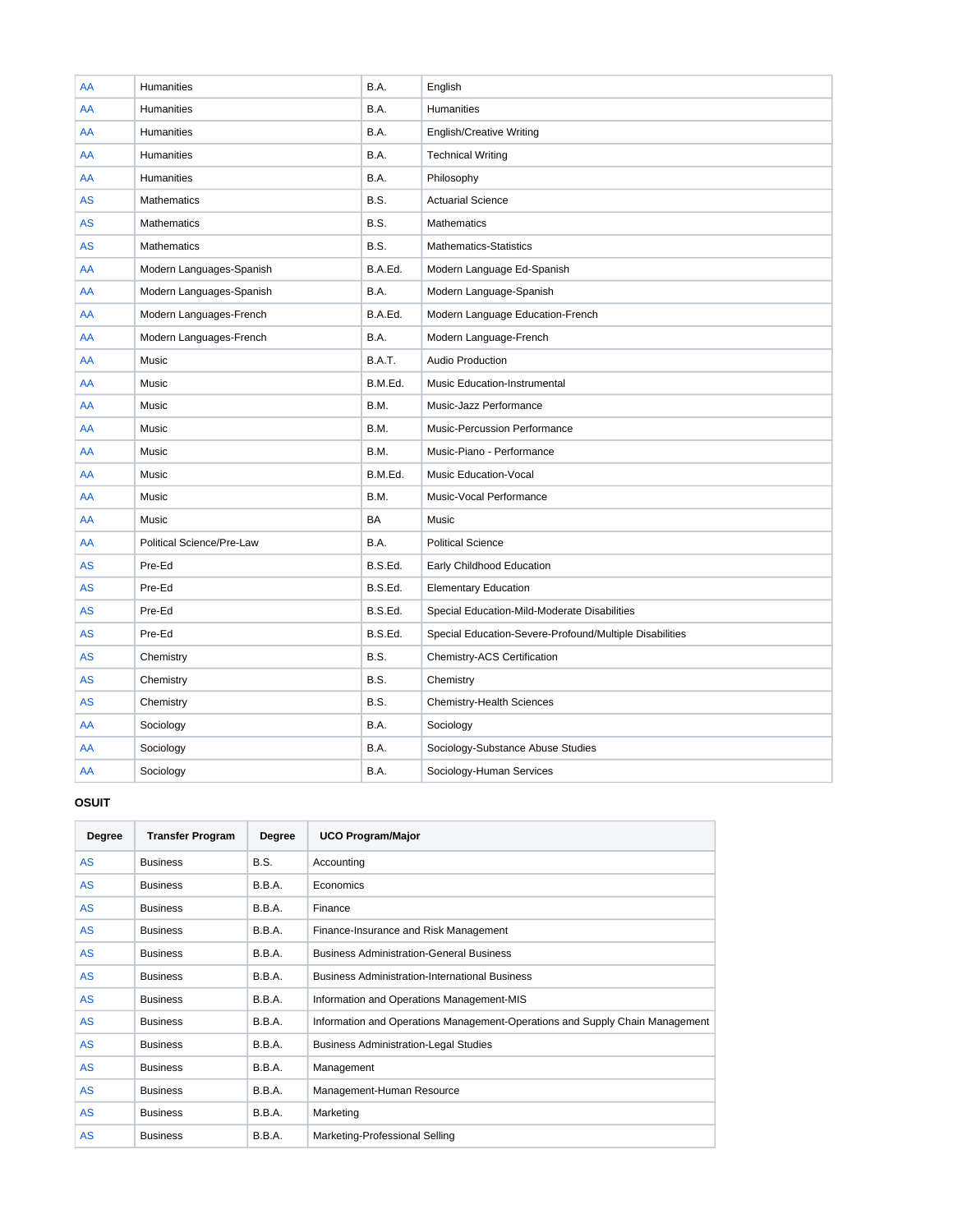| AS | Pre-Education | B.S.Ed. | Early Childhood Education                               |  |
|----|---------------|---------|---------------------------------------------------------|--|
| AS | Pre-Education | B.S.Ed. | <b>Elementary Education</b>                             |  |
| AS | Pre-Education | B.S.Ed. | Special Education-Mild Moderate                         |  |
| AS | Pre-Education | B.S.Ed. | Special Education-Severe-Profound/Multiple Disabilities |  |

# **OSU-OKC**

| Degree     | <b>Transfer Program</b>                       | <b>Degree</b> | <b>UCO Program/Major</b>                                |
|------------|-----------------------------------------------|---------------|---------------------------------------------------------|
| <b>AS</b>  | Alcohol and Substance Abuse Counseling        | B.A.          | Sociology-Substance Abuse Studies                       |
| <b>AAS</b> | Early Care Education Administration           | B.S.          | Family Life Education-Child Development                 |
| <b>AAS</b> | Early Care Education Master Teacher           | B.S.          | Family Life Education-Child Development                 |
| <b>AS</b>  | <b>Enterprise Development</b>                 | B.S.Ed.       | Early Childhood                                         |
| <b>AS</b>  | <b>Enterprise Development</b>                 | B.S.Ed.       | <b>Elementary Education</b>                             |
| <b>AS</b>  | <b>Enterprise Development</b>                 | B.S.Ed.       | Special Education-Mild-Moderate Disabilities            |
| <b>AS</b>  | <b>Enterprise Development</b>                 | B.S.Ed.       | Special Education-Severe-Profound/Multiple Disabilities |
| AS         | Enterprise Development-General Studies Option | B.A.          | Geography                                               |
| AS         | Enterprise Development-General Studies Option | B.A.Ed.       | <b>History Education</b>                                |
| AS         | Enterprise Development-General Studies Option | <b>B.A.</b>   | History                                                 |
| <b>AS</b>  | Enterprise Development-General Studies Option | B.A.          | <b>History-Museum Studies</b>                           |
| <b>AS</b>  | Police Science                                | B.A.          | <b>Criminal Justice-Police</b>                          |
| <b>AAS</b> | Police Science                                | B.A.          | Criminal Justice-Police                                 |
| <b>AAS</b> | Police Science-Crime Scene Investigation      | B.A.          | <b>Criminal Justice-Police</b>                          |
| <b>AS</b>  | <b>Public Service</b>                         | B.A.          | <b>Political Science</b>                                |
| <b>AS</b>  | <b>Public Service</b>                         | B.A.          | Political Science-Public Administration                 |
| AS         | <b>Addictions Counseling</b>                  | B.A.          | Sociology-Substance Abuse Studies                       |

# **Redlands Community College**

| Degree | <b>Transfer Program</b>              | Degree  | <b>UCO Program/Major</b>                                                     |  |
|--------|--------------------------------------|---------|------------------------------------------------------------------------------|--|
| AA     | <b>Business Administration</b>       |         | Accounting                                                                   |  |
| AA     | <b>Business Administration</b>       | B.B.A.  | <b>Business Administration-General Business</b>                              |  |
| AA     | <b>Business Administration</b>       | B.B.A.  | <b>Business Administration-International Studies</b>                         |  |
| AA     | <b>Business Administration</b>       | B.B.A.  | <b>Business Administration-Business Law</b>                                  |  |
| AA     | <b>Business Administration</b>       | B.B.A.  | Economics                                                                    |  |
| AA     | <b>Business Administration</b>       | B.B.A.  | <b>Economics-Energy Economics</b>                                            |  |
| AA     | <b>Business Administration</b>       | B.B.A.  | Finance                                                                      |  |
| AA     | <b>Business Administration</b>       | B.B.A.  | Finance-Insurance and Risk Management                                        |  |
| AA     | <b>Business Administration</b>       | B.B.A.  | Information and Operations Management-Management Information Systems         |  |
| AA     | <b>Business Administration</b>       | B.B.A.  | Information and Operations Management-Operations and Supply Chain Management |  |
| AA     | <b>Business Administration</b>       | B.B.A.  | Management                                                                   |  |
| AA     | <b>Business Administration</b>       | B.B.A.  | Management-Human Resource Management                                         |  |
| AA     | <b>Business Administration</b>       | B.B.A.  | Management-PGA Golf Management                                               |  |
| AA     | <b>Business Administration</b>       | B.B.A.  | Marketing                                                                    |  |
| AA     | <b>Business Administration</b>       | B.B.A.  | Marketing-Professional Selling                                               |  |
| AA     | Family Studies and Child Development | B.S.Ed. | Family Life Education-Child Development                                      |  |
| AA     | <b>General Studies</b>               | B.S.    | <b>General Studies</b>                                                       |  |

#### **Rose State**

| Degree | <b>Transfer Program</b> |  | Degree   UCO Program/Major |
|--------|-------------------------|--|----------------------------|
|--------|-------------------------|--|----------------------------|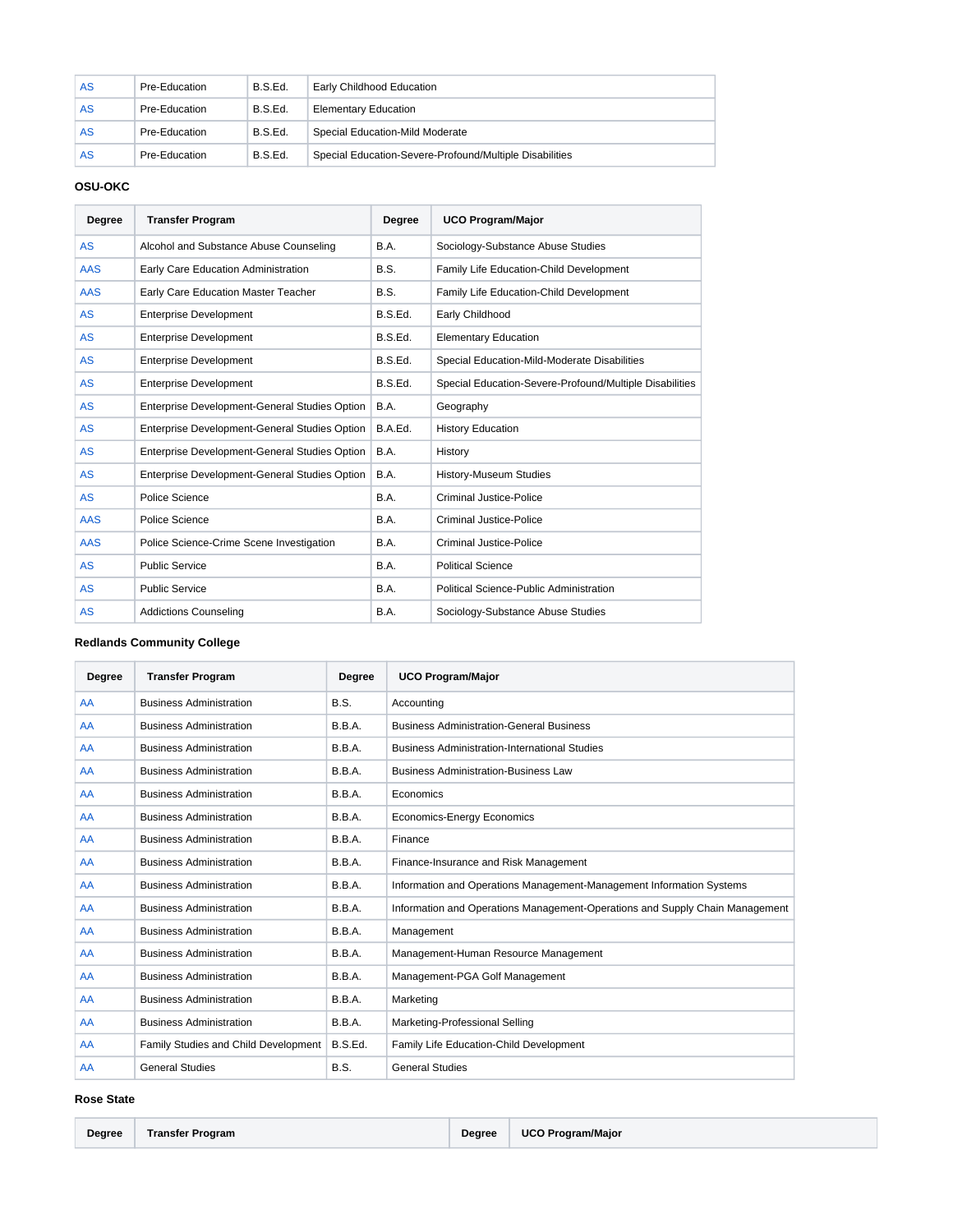| <b>AS</b>  | <b>Baccalaureate Track-Nursing</b>                                      | B.S.        | Nursing                                                                         |
|------------|-------------------------------------------------------------------------|-------------|---------------------------------------------------------------------------------|
| AS         | <b>Biological Science</b>                                               | <b>B.S.</b> | Biology                                                                         |
| AS         | <b>Business</b>                                                         | B.S.        | Accounting                                                                      |
| AS         | <b>Business</b>                                                         | B.B.A.      | <b>Business Administration-General Business</b>                                 |
| <b>AS</b>  | <b>Business</b>                                                         | B.B.A.      | <b>Business Administration-International Studies</b>                            |
| <b>AS</b>  | <b>Business</b>                                                         | B.B.A.      | <b>Business Administration-Business Law</b>                                     |
| <b>AS</b>  | <b>Business</b>                                                         | B.B.A.      | Economics                                                                       |
| <b>AS</b>  | <b>Business</b>                                                         | B.B.A.      | <b>Economics-Energy Economics</b>                                               |
| AS         | <b>Business</b>                                                         | B.B.A.      | Finance                                                                         |
| <b>AS</b>  | <b>Business</b>                                                         | B.B.A.      | Finance-Insurance and Risk Management                                           |
| AS         | <b>Business</b>                                                         | B.B.A.      | Information and Operations Management - MIS                                     |
| AS         | <b>Business</b>                                                         | B.B.A.      | Information and Operations Management-Operations and Supply Chain<br>Management |
| AS         | <b>Business</b>                                                         | B.B.A.      | Management                                                                      |
| AS         | <b>Business</b>                                                         | B.B.A.      | Management-PGA                                                                  |
| AS         | <b>Business</b>                                                         | B.B.A.      | Management-Human Resources                                                      |
| AS         | <b>Business</b>                                                         | B.B.A.      | Marketing                                                                       |
| AS         | <b>Business</b>                                                         | B.B.A.      | Marketing-Personal Selling                                                      |
| <b>AAS</b> | <b>Business-All Options</b>                                             | B.S.        | <b>General Studies</b>                                                          |
| AA         | Criminal Justice-Criminal Justice Option                                | B.A.        | <b>Criminal Justice-General</b>                                                 |
| AA         | Criminal Justice-Police Science Option                                  | B.A.        | <b>Criminal Justice-Police</b>                                                  |
| AA         | English                                                                 | B.A.        | <b>English-Creative Writing</b>                                                 |
| AA         | English                                                                 | B.A.        | English                                                                         |
| AA         | English                                                                 | B.A.Ed.     | <b>English Education</b>                                                        |
| AS         | Environmental Science Environmental Quality/Safety Emphasis             | B.S.        | <b>Occupational Safety</b>                                                      |
| AA         | Family Services and Child Development-Child Development<br>(Option 3)   | B.S.        | Family Life Education-Child Development                                         |
| AA         | Family Services and Child Development-Family Services                   | B.S.        | Family Life Education-Marriage and Family                                       |
| AA         | Family Services and Child Development-Family Services                   | <b>B.S.</b> | Family Life Education-Child Development                                         |
| AA         | Fine Arts-Art Emphasis                                                  | B.A.Ed.     | <b>Art Education</b>                                                            |
| AA         | Fine Arts-Art Emphasis                                                  | B.F.A.      | Art-Studio Art                                                                  |
| AA         | Fine Arts-Musical Theatre Emphasis                                      | B.M.        | Music-Musical Theatre                                                           |
| AA         | Fine Arts-Music Emphasis                                                | B.M.Ed.     | Music Education-Instrumental                                                    |
| AA         | Fine Arts-Music Emphasis                                                | B.M.Ed.     | <b>Music Education-Vocal</b>                                                    |
| AA         | Fine Arts-Music Emphasis                                                | B.M.        | Music Percussion Performance                                                    |
| AA         | Fine Arts-Music Emphasis                                                | B.M.        | Music Piano Performance                                                         |
| AA         | Fine Arts-Music Emphasis                                                | B.M.        | <b>Music String Performance</b>                                                 |
| AA         | Fine Arts-Music Emphasis                                                | B.M.        | Music Vocal Performance                                                         |
| AA         | Fine Arts-Music Emphasis                                                | B.M.        | Music Wind Performance                                                          |
| AA         | Fine Arts: Theatre Emphasis                                             | B.F.A.      | Theatre Arts-Design and Technology                                              |
| AA         | Fine Arts: Theatre Emphasis                                             | B.F.A.Ed.   | Theatre/Communication Education                                                 |
| AA         | Fine Arts: Theatre Emphasis                                             | B.F.A.      | Theatre Arts Performance                                                        |
| <b>AS</b>  | Health and Sports Sciences-Health, Physical Education and<br>Recreation | B.S.Ed.     | Physical Education-Health                                                       |
| AS         | Health and Sports Sciences-Exercise Fitness Management                  | B.S.        | Kinesiology-Exercise/Fitness Management                                         |
| AS         | Health and Sports Sciences-Personal Trainer                             | B.S.        | Kinesiology-Exercise/Fitness Management                                         |
| AA         | History: Native American Studies                                        | B.A.        | History                                                                         |
| AA         | History: Native American Studies                                        | B.A.        | <b>History-Museum Studies</b>                                                   |